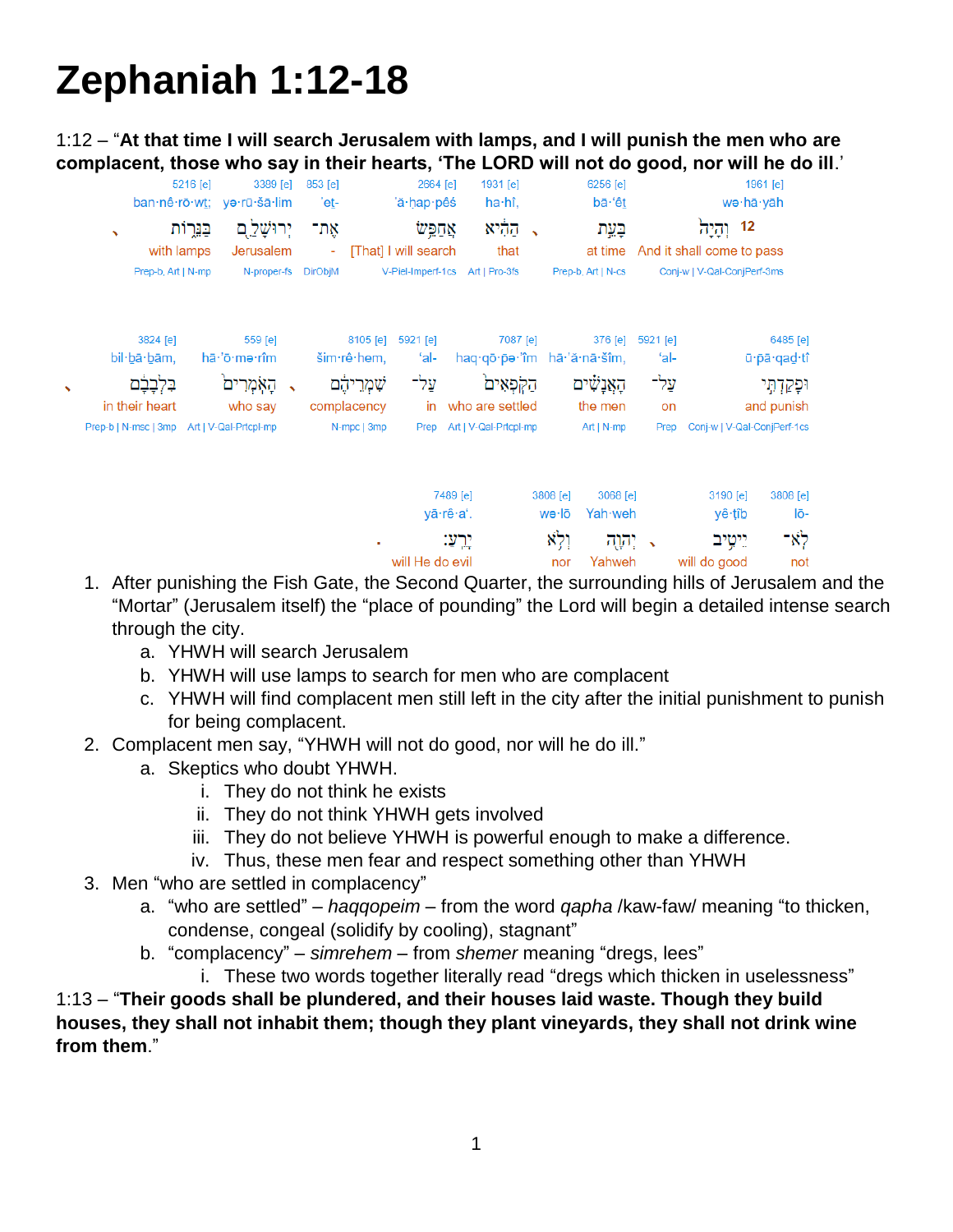|              | 1004 [e] |             |                             | 1129 $[e]$       |          | 8077 [e]            |          |                          | 1004 [e]             |          | 4933 [e]                    | 2428 [e]             |                        | 1961 [e]                    |
|--------------|----------|-------------|-----------------------------|------------------|----------|---------------------|----------|--------------------------|----------------------|----------|-----------------------------|----------------------|------------------------|-----------------------------|
|              | bāt tîm  |             |                             | ū·bā·nū          |          | liš·mā·māh;         |          |                          | ū·bāt·tê·hem         |          | lim šis sāh,                | hê lām               |                        | we·hā·yāh                   |
| $\checkmark$ | בתים     |             |                             | וּבָנָוּ         |          | לשְׁמָמֶה           |          |                          | וּבְחֵיהֶם           |          | לִמְשָׁפָּה                 | חֵילַם               |                        | 13<br>וְהָיָה               |
|              | houses   |             | and they shall build        |                  |          | a desolation        |          |                          | and their houses     |          | booty                       | their goods          | Therefore shall become |                             |
|              | N-mp     |             | Coni-w   V-Qal-ConiPerf-3cp |                  |          | Prep-IIN-fs         |          |                          | Conj-w   N-mpc   3mp |          | Prep-I   N-fs               | N-msc   3mp          |                        | Conj-w   V-Qal-ConjPerf-3ms |
|              |          | 3196 [e]    | 853 [e]                     |                  | 8354 [e] |                     | 3808 [e] |                          |                      | 3754 [e] |                             | 5193 [e]             | 3427 [e]               | 3808 [e]                    |
|              |          | yê∙nām.     | 'et-                        |                  | viš∙tū   |                     | wə∙lō    |                          | kə·rā·mîm.           |          |                             | wə·nā·ţə·'ū          | yê šê bū,              | wə∙lō                       |
|              | ٠        | יֵינֵם:     | אָת־                        |                  | ישתו     |                     | וְלְא    | $\overline{\phantom{a}}$ | כִרַמִּים            |          |                             | וִנְטְעַוּ           | ישׂבו                  | ולא                         |
|              |          | their wine  | $\overline{\phantom{a}}$    |                  | drink    |                     | but not  |                          | vineyards            |          |                             | and they shall plant | inhabit [them]         | but not                     |
|              |          | N-msc   3mp | <b>DirObiM</b>              | V-Qal-Imperf-3mp |          | Coni-w   Adv-NegPrt |          |                          |                      | N-mp     | Coni-w   V-Qal-ConiPerf-3cp |                      | V-Qal-Imperf-3mp       | Conj-w   Adv-NegPrl         |
|              |          |             |                             |                  |          |                     |          |                          |                      |          |                             |                      |                        |                             |

- 1. YHWH will show the complacent men that he does exist, he is involved, and he is powerful enough to make a difference
- 2. The complacent men will be punished by:
	- a. Their "goods" will be "plundered"
		- i. "goods" helam includes the idea of "strength", "power", and "riches."
	- b. Their houses laid waste
	- c. Building, but not inhabiting their houses (curse of the covenant they broke)…vain effort, labor with no fruit
	- d. Planting vineyards, but not drinking the wine (curse of the covenant they broke)… vain effort, fruitless labor

# 1:14 – "**The great day of the LORD is near, near and hastening fast; the sound of the day of the LORD is bitter; the mighty man cries aloud there."**

| $3117$ [e]<br>vō·wm  | 6963 [e]<br>aō·wl | 3966 [e]<br>$me$ $\ddot{o}$ d: | 4118 [e]<br>ū∙ma∙hêr | 7138 [e]     | 1419 [e]<br>qā·rō·wb hag·gā·dō·wl,                                             | Yah·weh vō·wm-      | 3068 [e] 3117 [e] | 7138 [e]<br>qā∙rō∙wb |
|----------------------|-------------------|--------------------------------|----------------------|--------------|--------------------------------------------------------------------------------|---------------------|-------------------|----------------------|
|                      |                   |                                |                      |              |                                                                                |                     |                   |                      |
|                      | קול יום $\sim$    |                                |                      |              | 14 קרוב <sub>א</sub> יום־ יְהוַה הַגַּדּוֹל קַרִוֹב <sub>א</sub> וּמַהֵר מְאָד |                     |                   |                      |
| of the day the noise |                   |                                | quickly and hastens  | [it is] near |                                                                                | the great of Yahweh | dav               | [is] near            |
| N-msc                | N-msc             | Adv                            | Coni-w   Adv         | Adi-ms       | Art   Adi-ms                                                                   | N-proper-ms         | N-msc             | Adi-ms               |

|   | 1368 [e]<br>$g$ ib $b\bar{o}$ wr. | 8033 [e]<br>šām | 6873 [e]<br>şō∙rê∙ah | 4751 [e]<br>mar | 3068 [e]<br>Yah weh, |
|---|-----------------------------------|-----------------|----------------------|-----------------|----------------------|
| ٠ | גבור:                             | שם $\omega$     |                      | ! מֵר צֹרֵתַ    | יהוה                 |
|   | the mighty men                    |                 | there Shall cry out  | is bitter       | of Yahweh            |
|   | Adi-ms                            | Adv             | V-Qal-Prtcpl-ms      | Adj-ms          | N-proper-ms          |

- 1. Ten times in the next five verses "the Day" is mentioned.
- 2. "The Great Day of the LORD"
	- a. Is near
		- i. "near" is a word used frequently to describe the Day of the Lord:
			- 1. Matthew 24:32-33
			- 2. Phil. 4:5
			- 3. Rev. 1:3
			- 4. Rev. 22:10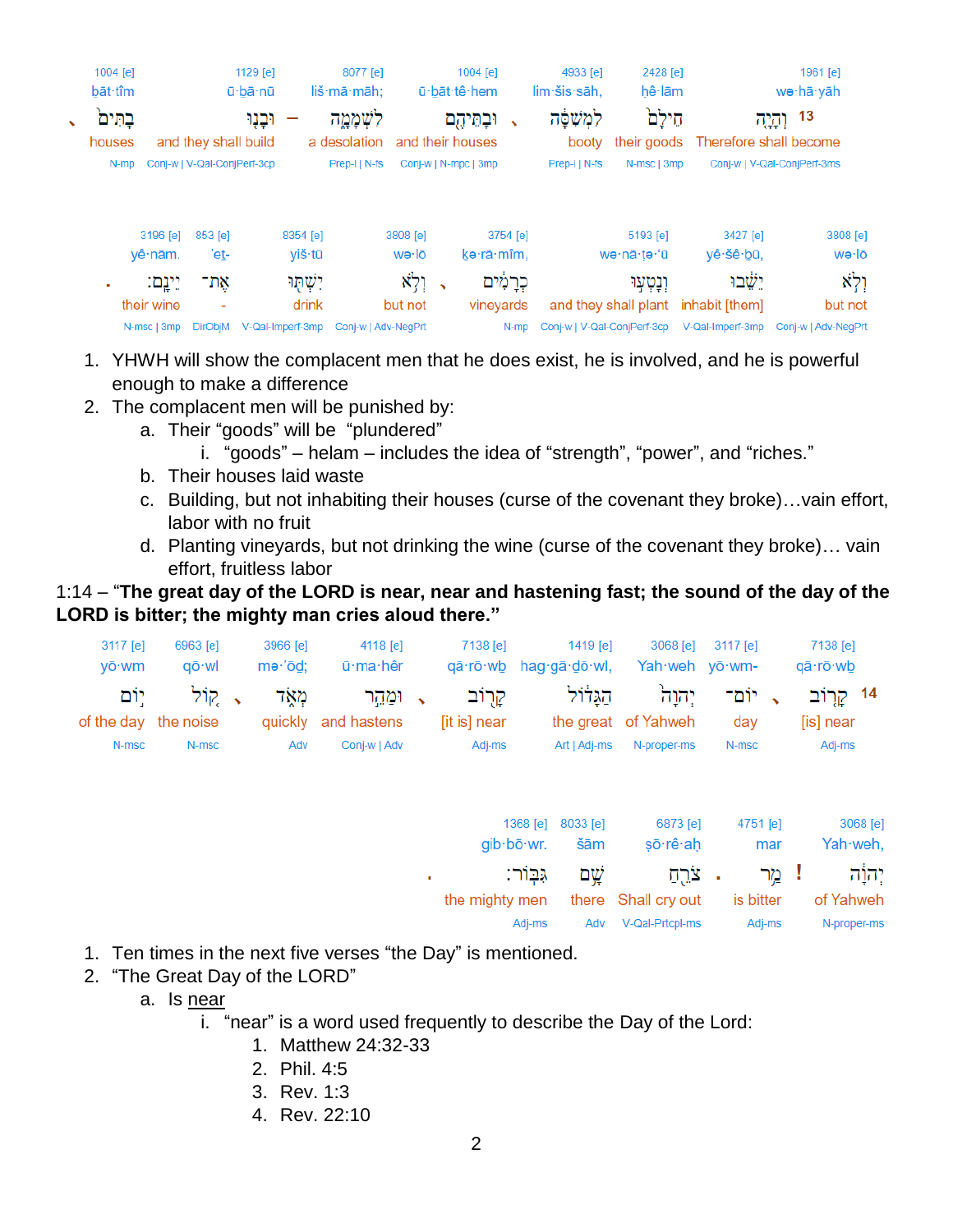b. Is hastening fast

- i. "hastens"  $umaher$  -
- ii. "quickly"  $meod$  –
- 3. "The sound of the day of the LORD is bitter"
- 4. "the mighty man cries aloud" on the day of the Lord. The "mighty hero" screams in fear on the Day of the Lord.

1:15 - "A day of wrath is that day,

a day of distress and anguish,

# a day of ruin and devastation,

# a day of darkness and gloom,

#### a day of clouds and thick darkness,"

|          | 5678 [e] 3117 [e] |                      |        | 3117 [e]          | 1931 [e]                        | 6869 [e] 3117 [e] |       | 4691 [e]                              |                              | 7722 [e] 3117 [e] |                        |   |
|----------|-------------------|----------------------|--------|-------------------|---------------------------------|-------------------|-------|---------------------------------------|------------------------------|-------------------|------------------------|---|
|          | 'eb·rāh yō·wm     |                      |        | ha·hū; hay·yō·wm  |                                 | sā·rāh yō·wm      |       |                                       | ū·mə·şū·qāh,                 | šō·'āh yō·wm      |                        |   |
|          | 15 יִוֹם<br>A day | עֶּבְרֶה<br>of wrath |        | היום<br>day [is]  | הקוא<br>that                    | יוֹם<br>a day     | צַרֶה | וּמְצוּקַה<br>and distress of trouble |                              | ּיִוֹם<br>a day   | שׁאה<br>of devastation |   |
|          | N-msc             | N-fs                 |        | $Art   N-ms$      | N-msc Art   Pro-3ms             |                   | N-fs  | Conj-w   N-fs                         |                              | N-msc             | $N-fs$                 |   |
|          |                   |                      |        |                   |                                 |                   |       |                                       |                              |                   |                        |   |
| 4875 [e] |                   |                      |        | 2822 [e] 3117 [e] | 653 [e]                         |                   |       | 3117 [e]                              | $6051$ [e]                   | 6205 [e]          |                        |   |
|          | ū·mə·šō·w·'āh,    |                      |        | hō·šek yō·wm      | wa·'ă·pê·lāh,                   |                   |       |                                       | 'ā·nān yō·wm                 | wa·'ă·rā·pel.     |                        |   |
|          | ומשואה            |                      | ּיִוֹם | ਜਿੰਘੁਜੰ           | וַאֲפַלָה                       |                   |       | ּיִוֹם,                               | עֲנו                         | וַעֲרָפֵל:        |                        | ↖ |
|          | and desolation    |                      | a day  |                   | and [deep] darkness of darkness |                   |       | a day                                 | and thick darkness of clouds |                   |                        |   |
|          | Conj-w   N-fs     |                      | N-msc  | N-ms              | Conj-w   N-fs                   |                   |       | N-msc                                 | N-ms                         | Conj-w   N-ms     |                        |   |

## 1. The Day of the Lord is:

- a. "a day of wrath"
- b. "a day of distress"
- c. "a day of anguish"
- d. "a day of ruin"
- e. "a day of devastation"
- f. "a day of darkness"
- g. "a day of gloom"
- h. "a day of clouds"
- i. "a day of thick darkness"
- j. "a day of trumpet blast"
- k. "a day of battle cry"
- 2. These come in couplets
- 3. See Joel 2:1-11

1:16 - "a day of trumpet blast and battle cry

## against the fortified cities

and against the lofty battlements."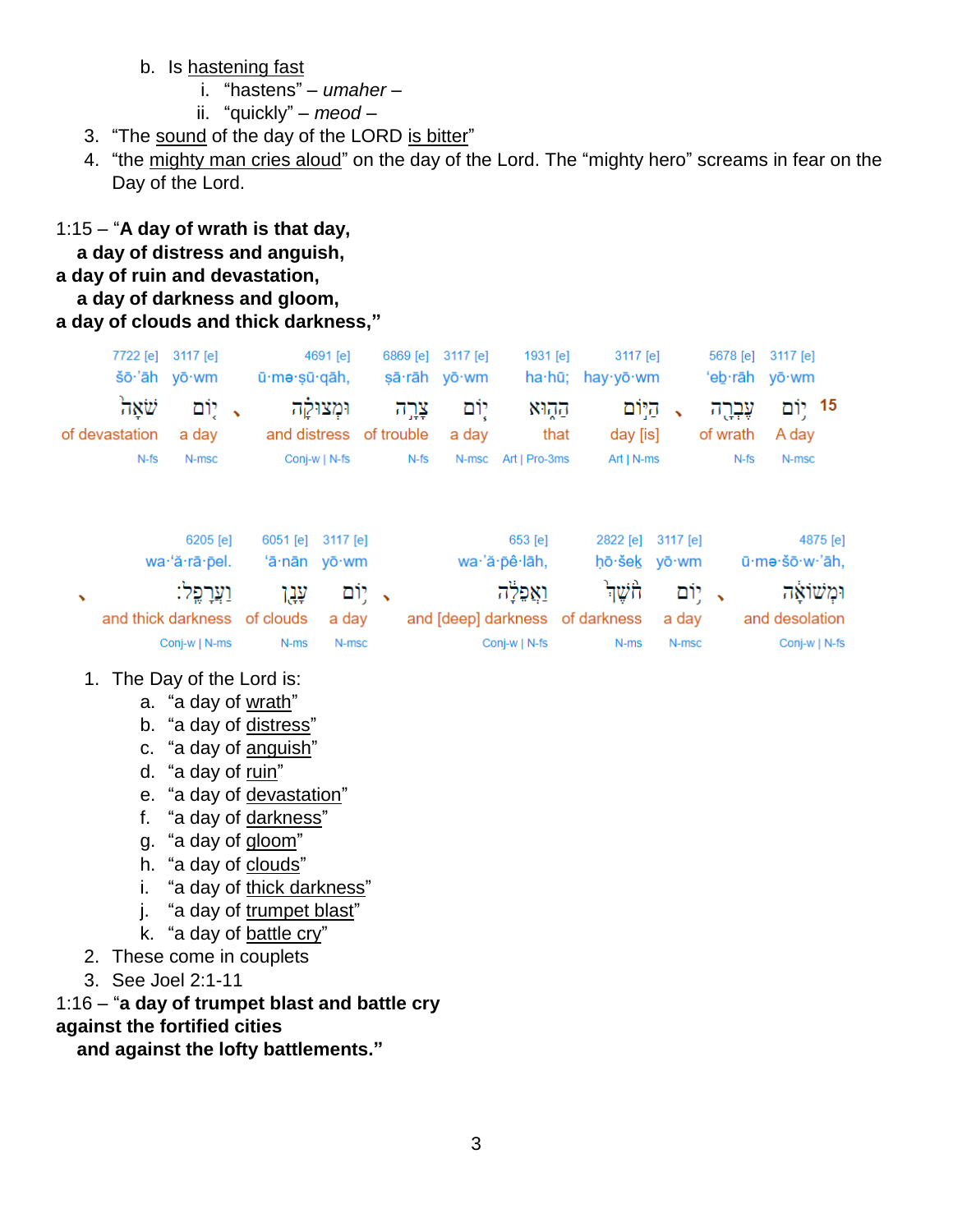| 1364 [e]<br>hag.ge.bo.ho.wt. hap.pin.no.wt | 6438 [e]   | 5921 [e]               | 1219 [e]<br>wə·'al hab·bə·su·rō·wt, | 5892 [e]<br>he 'ā rîm | 5921 [e]    | 8643 [e]<br>'al ū·tə·rū·'āh:                          | 7782 [e] 3117 [e]<br>šō·w·pār vō·wm |       |  |
|--------------------------------------------|------------|------------------------|-------------------------------------|-----------------------|-------------|-------------------------------------------------------|-------------------------------------|-------|--|
| הגבהות:                                    | הפנות      | וַעַל                  |                                     |                       |             | 16 יוֹם שׁוֹפַר וּתִרוּעֲה עֲל הֶעֲרִים , הַבְּצְרוֹת |                                     |       |  |
| hiah                                       |            | the towers and against | fortified                           |                       |             | the cities Against and alarm of trumpet a day         |                                     |       |  |
| Art   Adj-fp                               | Art I N-fp | Coni-w   Prep          | Art   Adj-fp                        | $Art   N-fp$          | <b>Prep</b> | Conj-w   N-fs                                         | N-ms                                | N-msc |  |

# 1:17 – "**I will bring distress on mankind, so that they shall walk like the blind, because they have sinned against the Lord; their blood shall be poured out like dust, and their flesh like dung."**

| 3068 [e]<br>Yah weh                    | 3588 [e]    | kî                                                   | 5787 [e]<br>ka·'iw·rîm, |                                            | 1980 [e]<br>wə∙hā∙lə∙kū           | 120 [e]<br>lā·'ā·dām,           |                        | 6887 [e]<br>wa·hă·șê·rō·tî                                         |
|----------------------------------------|-------------|------------------------------------------------------|-------------------------|--------------------------------------------|-----------------------------------|---------------------------------|------------------------|--------------------------------------------------------------------|
| ליהוה<br>against Yahweh because        |             | כֵי<br>$\rightarrow$<br>like blind men               | כֵּעָוְרֹים             |                                            | and they shall walk               | לְאָדָם<br>upon men             |                        | 17<br>And I will bring distress                                    |
| Prep-I   N-proper-ms                   | Conj        | Prep-k, Art   Adj-mp                                 |                         | Conj-w   V-Qal-ConjPerf-3cp                |                                   | Prep-I, Art   N-ms              |                        | Conj-w   V-Hifil-ConjPerf-1cs                                      |
| kag∙gə·lā·lîm.                         | 1561 [e]    | 3894 [e]<br>ū·le·hu·mām                              |                         | 6083 [e]<br>ke 'ā pār,                     | 1818 [e]<br>$d\bar{a}$ ·mām       |                                 | 8210 [e]<br>wə·šup·pak | 2398 [e]<br>hā tā 'ū;                                              |
| ٠<br>like refuse<br>Prep-k, Art   N-mp | כַּגְלַיִם: | וּלִחְמַם<br>and their flesh<br>Conj-w   N-msc   3mp |                         | כֱעָפָו<br>like dust<br>Prep-k, Art   N-ms | דמם<br>their blood<br>N-msc   3mp | Conj-w   V-QalPass-ConjPerf-3ms | וְשֶׁפְּךָ             | חטאו<br>and shall be poured out they have sinned<br>V-Qal-Perf-3cp |

- 1. Mankind is as worthless as dust and dung on the Day of the Lord
	- a. Mankind's blood is like dust on that day
	- b. Mankind's flesh is like dung on that day
- 2. …
- 1:18 "**Neither their silver nor their gold shall be able to deliver them on the day of the wrath of the Lord.**

**In the fire of his jealousy,**

 **all the earth shall be consumed;**

**for a full and sudden end**

 **he will make of all the inhabitants of the earth."**